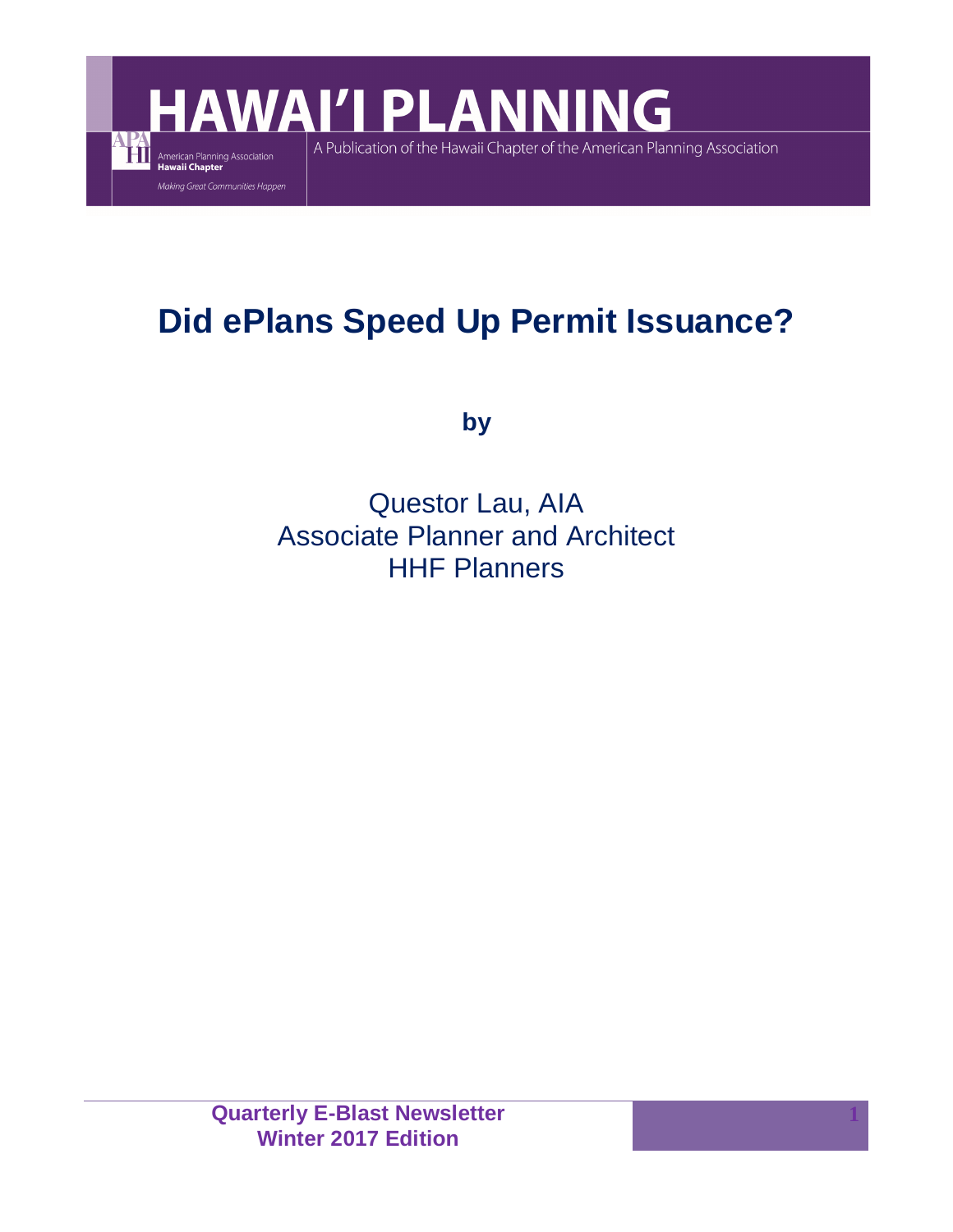## **Did ePlans Speed Up Permit Issuance?**  Questor Lau, AIA

To streamline building permit issuance, the Department of Planning and Permitting (DPP) adopted ePlans, an online plan submittal and review system, on July 2012. It remained optional until [October 01, 2013,](http://www.honoluludpp.org/Portals/0/pdfs/construction/eplans%20new%20buildings%20press%20release%20.pdf) when it became mandatory for all new commercial and residential buildings; hardcopy blueprints were no longer accepted.

Despite publi[c concerns](http://khon2.com/2014/08/25/longer-waits-reported-for-new-building-permits-costs-balloon-as-projects-sit-idle/) and news coverage that ePlans was having the opposite effect and slowing permit processing, complaints remain largely anecdotal and objective information about permit processing times remains out of reach. This working paper intends to provide an overview of building permit processing time for new single-and two-family homes (2005 thru 20[1](#page-1-0)6), based on City-provided open data.<sup>1</sup>



For this paper, building permit data was refined to only include new single- and two-family dwelling permits and to differentiate between large and small developers. Large developers have a different approval process - a master tract - that is not available to smaller custom home builders.<sup>[2](#page-1-1)</sup> Large developers include companies like Gentry, Castle and Cooke, or D.R. Horton. Small developers include everyone else; referred to in this paper as, "Mom and Pop" developers.

### **Mom & Pop (small developers)**

Before ePlans (Jan 2005 to Sep 2013), permits for new single- and two-family homes by small Mom & Pop developers took a median of 64 days. For the 7 years preceding ePlans, red dots in Figure 1 remained

<span id="page-1-0"></span><sup>&</sup>lt;sup>1</sup> Honolulu has an Open Data law: Ord 13-39's purpose is to: "[D]rive increased government efficiency and civic engagement, leading to social and economic benefits as a result of innovative citizen interaction with government."

<span id="page-1-1"></span> $2$  Large residential developments that feature the same home copied several times on vacant lots around the neighborhood, often use a master tract system. Permit approval includes reviewing the detailed building plans once and thereafter only a site plan for each iteration of the same home (i.e., to verify setbacks and assign addresses). Caveat: While considerable effort was taken to differentiate residential building permits that were processed under a master tract, there was not a comprehensive data field available to set as the filtering criteria. Search criteria included: single- and two-family occupancy, new buildings, private ownership, issued 2005 to 2016. The most commonly occurring plan makers and contractors that also had several concurrent permits for the same floor area, was used as the basis of establishing the list of large developer permits. Data should be vetted further with DPP.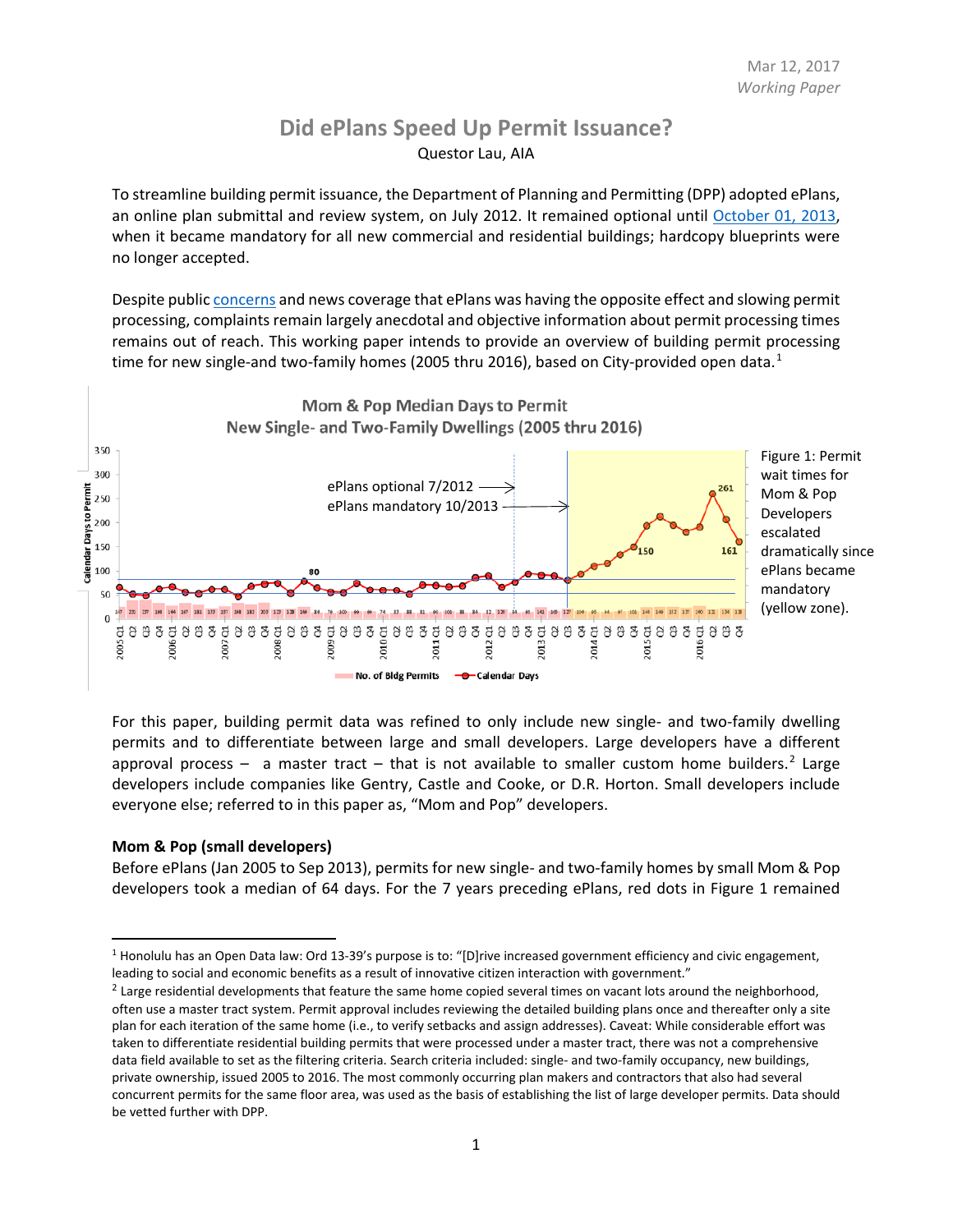mostly within the upper and lower bounds (horizontal black lines). In the time since ePlans became mandatory for all new buildings (Oct 2013), median permit processing time has more than doubled.

The pink bars at the bottom of Figure 1 show the volume of permits for new Mom & Pop residences was slightly higher in 2005-2007 and remained relatively steady despite fluctuations in permit approval time. Permit times in 2014-2016 have taken substantially longer, despite fewer new residential permits issued than in years past. There is no statistical correlation (r = 0.046) between median permit issuance time and the volume of new residential permits issued, for Mom & Pop developments.

Will this trend continue? A closer look at 2016 data shows that for Mom & Pop developments, the new normal is a median permit processing time of 200 calendar days (6.6 months), Figure 2.



#### **Large developers**

In contrast, permit processing times for large developers of new single- and two-family homes have remained relatively stable (Figure 3). Before ePlans, median permit processing time for Large Developers was 83 calendar days. That number rose to 92 calendar days in 2016. Large developers did see a few periods of slow permit issuance time (i.e., at the start of ePlans). It's not clear from this data why there were also slower permit issuance rates in 2014 and 2015.

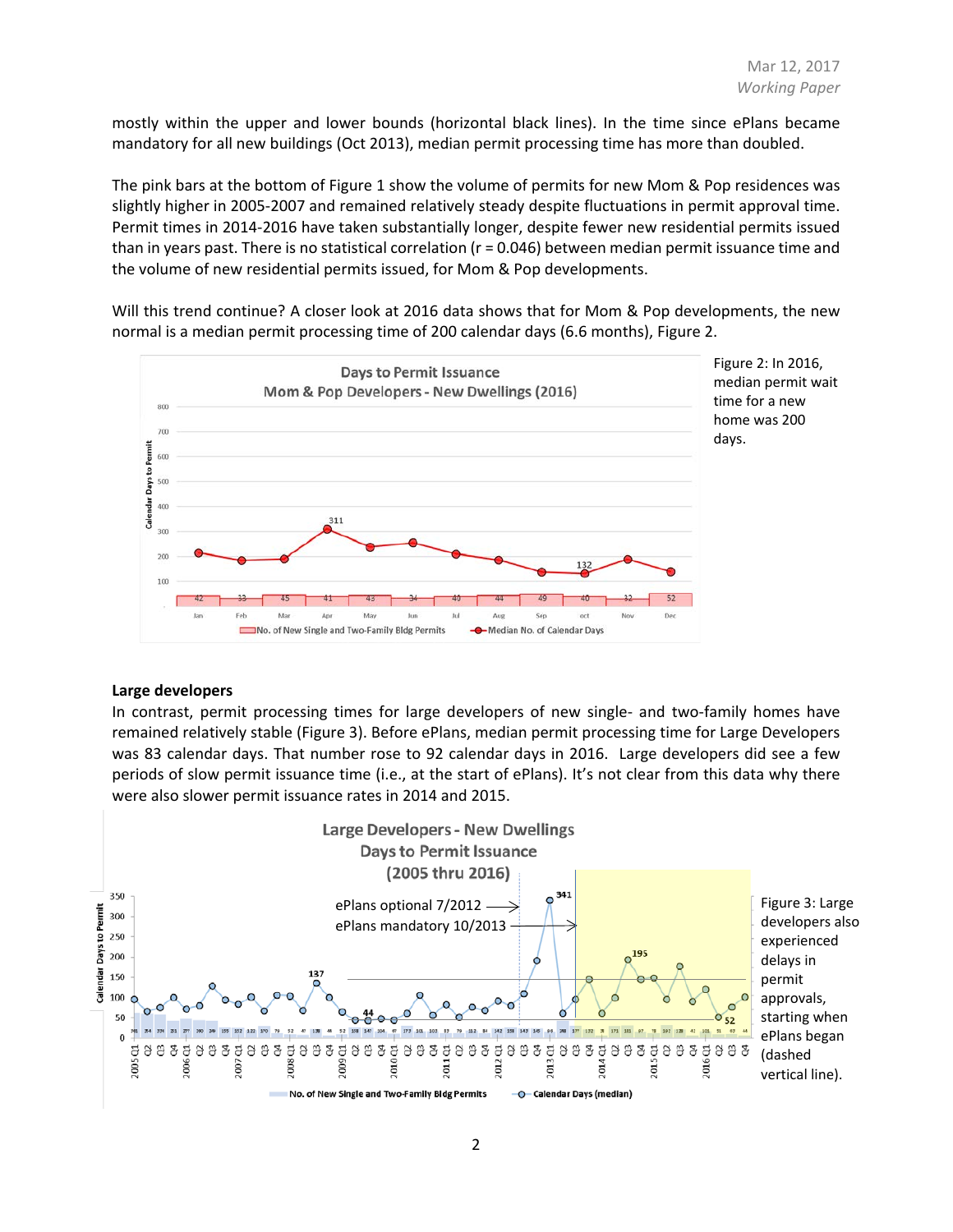The high volume of permits issued in 2005 and 2006 (blue bars at the bottom of Figure 2) is not associated with slower permit processing time. Also, the extremely low monthly volume of new residential permits by large developersin 2016 (Figure 4) was not correlated with faster permit processing. Statistical analysis confirms that the number of permits issued is not correlated with the length of processing time (r = -0.05).

Permit issuance time for 2016 is shown in Figure 4. Review of the February 2016 permit data showed that the spike in permit issuance time was due to one project: 37 homes were issued building permits after a 768-day long delay. If not for that project, median permit issuance time for Feb 2016 would have been 121 days. Therefore, it appears that processing time for new residences by large developers has also stabilized. For large developers of new single- and two-family homes, the median time for permit issuance was 92 days in 2016.



### **Conclusion & Suggestions**

Processing time for large developers of new single-and two-family dwellings remains largely unchanged, before and after ePlans. However, the difference for everyone else, including small (Mom & Pop) developers is an additional delay of about 4.5 months (Table 1). While this paper only reviewed permit issuance times for new residential permits, similar delays may exist for other permits as well.

|                         |                                               | .                                             |                             |
|-------------------------|-----------------------------------------------|-----------------------------------------------|-----------------------------|
|                         | Before ePlans<br>Jan 2005 - Sep2013<br>(days) | After ePlans<br>Oct 2013 - Dec 2016<br>(days) | <b>Difference</b><br>(days) |
| Large Developers        | 83                                            | 92                                            | $+9$                        |
|                         |                                               |                                               |                             |
| <b>Small Developers</b> | 64                                            | 200                                           | $+136$                      |
| (Mom & Pop)             |                                               |                                               |                             |

| Table 1: Median Permit Issuance Time (calendar days), new Single- and Two-Family Homes |  |  |  |  |
|----------------------------------------------------------------------------------------|--|--|--|--|
|                                                                                        |  |  |  |  |

Despite DPP's claim that slower permit issuance is associated with high volumes of permits processed, this paper finds that for all new single- and two- family dwellings (by large and small developers), the quantity of home permits issued is unrelated to permit processing time. However, it's possible that DPP staff are busy processing other types of permits.